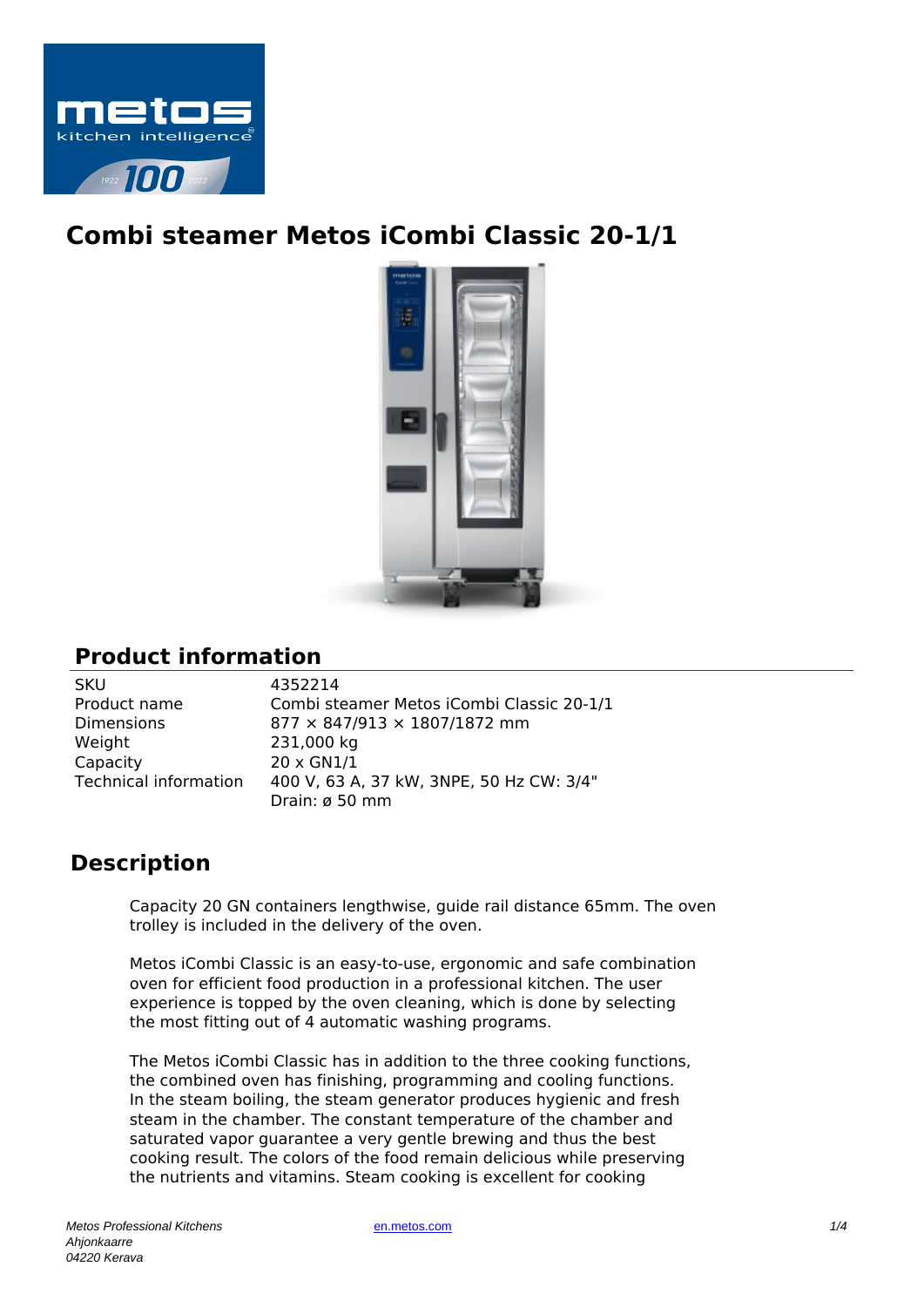

vegetables. Even delicate foods like crème caramel, pies or fish can be cooked with little effort - even in large quantities. Steam heating temperatures range from +30°C...+130°C.

In circulating air condensation, hot air rotates at high speed, evenly distributed throughout the entire chamber.

The meat surface immediately closes, maintaining juice inside the meat. Continuous, even 300 degrees hot air is not just a technical detail, but it is also available at full load. This is the only way to guarantee browned French fries, to cook frozen raw materials such as croquettes, spring rolls and chicken wings or soft bakery products. Steam heating temperatures range from +30°C...+130°C.

The combustion combines the benefits of hot air and steam. Hot steam offers a shorter cooking time with less food loss and succulence, hot air giving a strong aroma, delicious color and crispy crust. This avoids up to 50% of normal cooking losses as well as from turning food and saves cooking time.

Combination heating temperatures range from +30°C...+300°C.

Description and properties:

- ClimaPlus is an active moisture controller, which continuously measures and adjusts the moisture, like it gets rid of the extra humidity. This feature affects the ovens capacity, the quality of the food and the use of electricity. Humidity can be adjusted in 10% steps and the precise value can be read from the display.
- Dynamic air turbulence. Thanks to the two both way blowing fans the chamber has extraordinarily great airflow. The chamber has 5 manually programmable fan wheel speeds. Optimal use of electricity guarantees consistent cooking and shorter cooking times.
- High-performance steam generator produces steady temperature clean steam, even when cooking in under 100 degrees.
- Tekniseen tilaan on integroitu huoltovapaa korvausilmansuodatus, joka toimii ilman erillistä vaihdettavaa suodatinta.
- Cooling function. The cooking chamber can be cooled quickly with efficient airflow.
- The inside temperature of the product being cooked is possible with a separate thermometer. The installation handle for soft product thermometer is an accessory.
- Delta- T cooking function is ideal for very delicate cooking. Delta- T
- cooking weight loss is minimal.
- Digital temperature display adjustable in Celsius or Fahrenheit, display of target and actual values.
- Digital display of the cooking chamber humidity and time, display of target and actual values.
- The combination oven has 100 cooking program spots up to 12-step programs.
- Named programs can be chosen from the display.
- Temperature, cooking time and humidity are adjustable while in use.
- Programs are easy to move with an USB flash drive from one oven to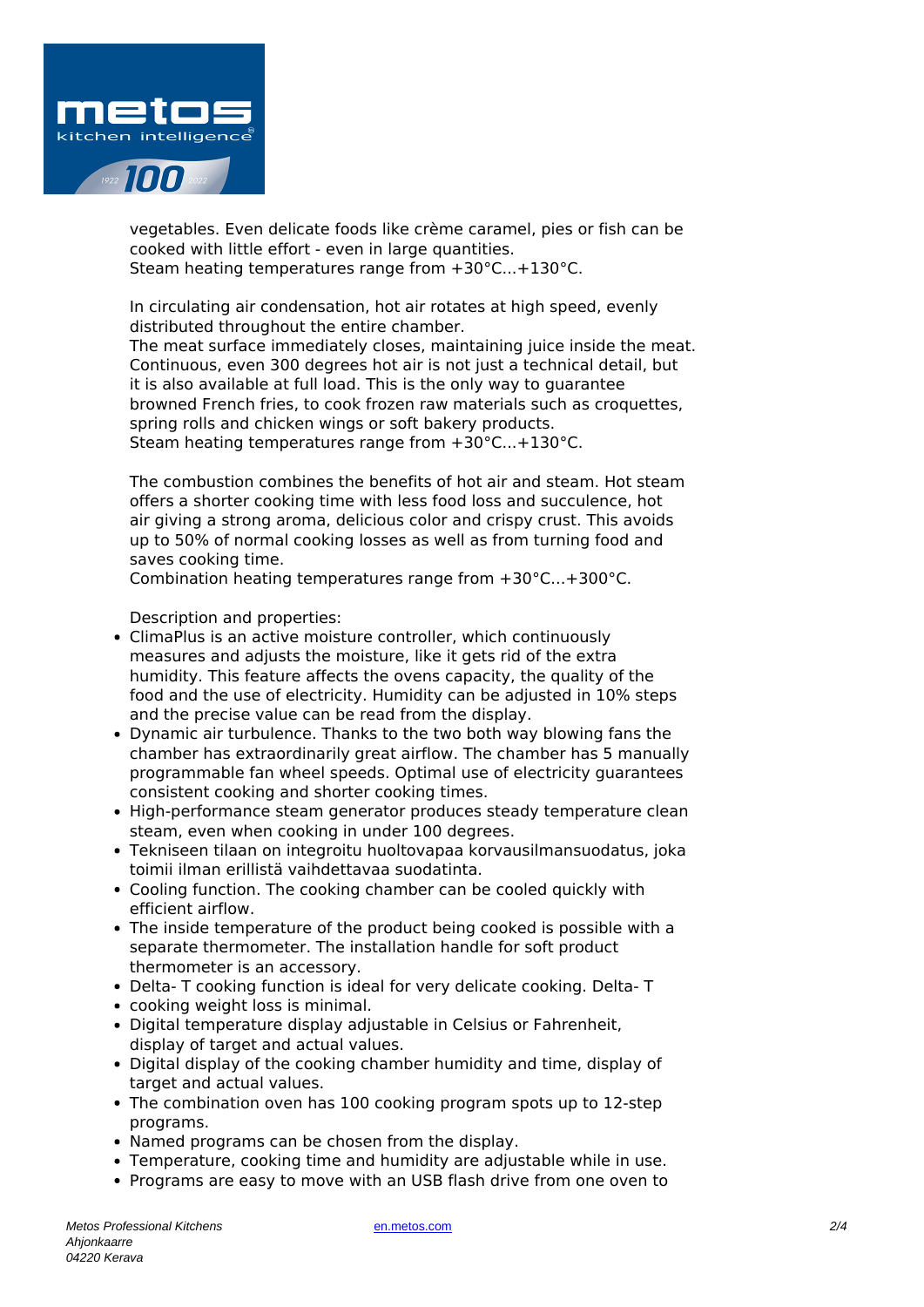

another.

- Integrated hand shower with automatic return and single jet function.
- Energy-saving, long life LED lighting in the cooking chamber with high color rendering for quick detection of the current state of food.

Occupational and operational safety:

- Electronic safety temperature limiter for steam generator and convection heating.
- Integrated fan wheel brake.
- Use of Active Green cleaner tabs and care tabs for optimal work safety.
- HACCP data storage and output via USB.
- Tested according to national and international standards for unsupervised operation.
- Maximum rack height not higher than 1.6m when using a RATIONAL base frame.

Networking:

- Integrated, splash protected USB port for data exchange.
- Optional integrated splash protected Ethernet port.
- Optional integrated WLAN connection ( includes an Ethernet port)

Cleaning and care:

- Automatic cleaning and care system is non dependent of Non-mains pressure.
- Care system cleans and takes care of the steam generator.
- 4 cleaning programs for unsupervised cleaning, even overnight.
- Simple control panel which shows the right cleaning routine, the right amount of cleaning tabs according to dirtiness and the time left on the program.
- Use of phosphate and phosphorous free Active Green Cleaning tabs and Care tabs.
- Automatic safety routine after a power failure ensures a detergent-free cooking chamber even after the cleaning has been cancelled.
- Hygienic, floor level installation without feet for easy, safe cleaning.
- 2 pane oven door with rear ventilation and swivelling glass panes for easy cleaning.
- Material inside and outside stainless steel DIN 14301, seamless hygienic cooking chamber with rounded corners and optimized air flow.
- Easy and safe external cleaning due to glass and stainless steel surfaces as well as protection against water jets from all directions due to protection class IPX5.

Operation:

- 4,3" TFT-color display and capacitive touchscreen with self-explanatory symbols for simple, intuitive operation and control using sweep or swipe movements.
- Central dial with push function for intuitive selection and